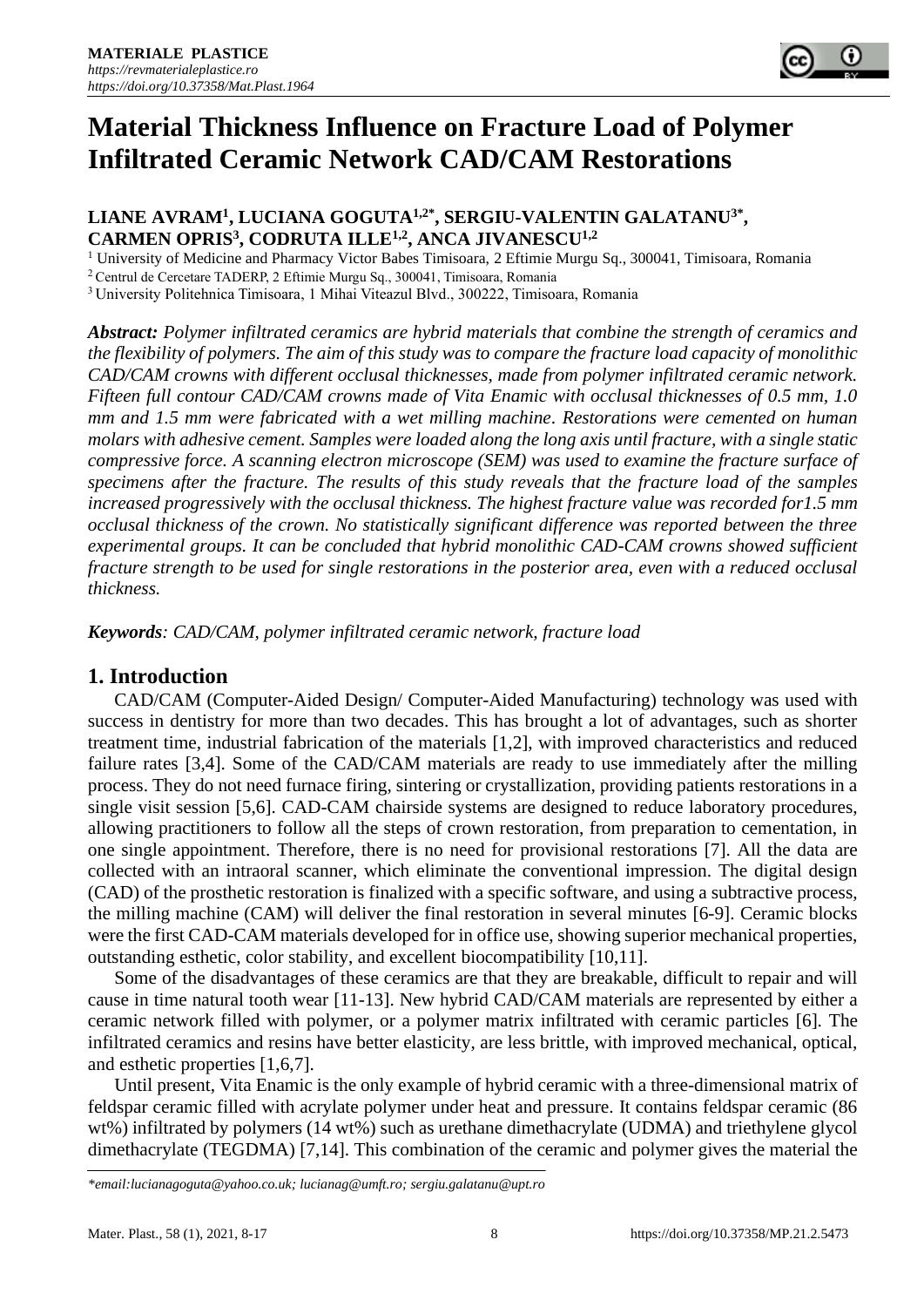

flexibility of the resin and the strength of the ceramic [3,15,16]. The polymer component prevents the crack formation and propagation and determine pressure absorbing produced by the intraoral forces [1,17]. Compared to the ceramic materials, polymer-infiltrated-ceramic-network (PICN) have enhanced fracture toughness (30 GPa) and the modulus of elasticity is equal to the dentin (from 9 to 14 GPa). Disadvantages of this material consists in reduced flexural strength and reduced the wear resistance [7,12,13,15].

# **2. Materials and methods**

## **2.1. Specimen Preparation**

In the present study were used 15 natural sound extracted molars, selected from a pool of extracted 24 human third molars caries and restorations free and with similar dimensions. The teeth were carefully cleaned, the fragments of calculus and residue of periodontal ligament were removed with an ultrasonic scaler. Disinfection was made with 1.0% chloramine-T trihydrate bacteriostatic/bactericidal solution for seven days. The preservation was made in distilled water at 4°C according to ISO 3696:1987, grade 3, preceding the preparation of the specimen in conformity to ISO/TS 11405. Molars were prepared by the same operator for all ceramic crown, following the specific protocol. The samples were divided randomly into 3 groups, and preparation was made with three different occlusal thicknesses. The occlusal reduction for group A was 0.5 mm, for group B was 1 mm, and for group C was 1.5 mm. The axial reduction was 1.0 mm, with a round shoulder, placed at the cement-enamel junction, using round end cylinder diamond burs, under cooling water. All angles were rounded. Prepared teeth were mounted in silicone bar, and digitized with an intra-oral scanner (Planscan, Planmeca). 15 hybrid ceramic crowns, with three different thickness (0.5 mm, 1.0 mm, 1.5 mm), were designed with the software PlanCAD easy (Romexis, Planmeca) (Figure 1, 2) and then milled with the milling machine Planmill 40 (Planmeca).



the crown



**Figure 1.** Digital design of **Figure 2.** Crown section during design process

After removing the sprue, after finishing and glazing, the crowns were cemented on the prepared teeth. Cementation protocol was according to the manufacturer indications. Hybrid ceramic crowns were etched with 5% hydrofluoric acid for 60s, washed and dried, then brushed with a coat of silane (Monobond Plus) for 60s. Tooth structure was treated with a self-etch primer (Multilink, Ivoclar), scrubbed for 30 s, then air dried. The crowns were adhesively cemented using Multilink Automix dualcuring adhesive system resin cement, under a 1000 g load for 60s. A LED light-curing lamp (WoodPecker I LED Dental Wireless Curing Light) was used to polymerize the cement excess on the margins for 2s. Excess was removed with a probe. To finish the polymerization of the cement lightcuring lamp was used 40 s on each side. Samples were inserted in polymethyl-methacrylate acrylic resin into a 25mm polyvinyl chloride cylinder (PVC) (Figure 3) mold exposing 1-2 mm of the root, with the occlusal table parallel to the base of the cylinder (Figure 4). Periodontal ligament was reproduced by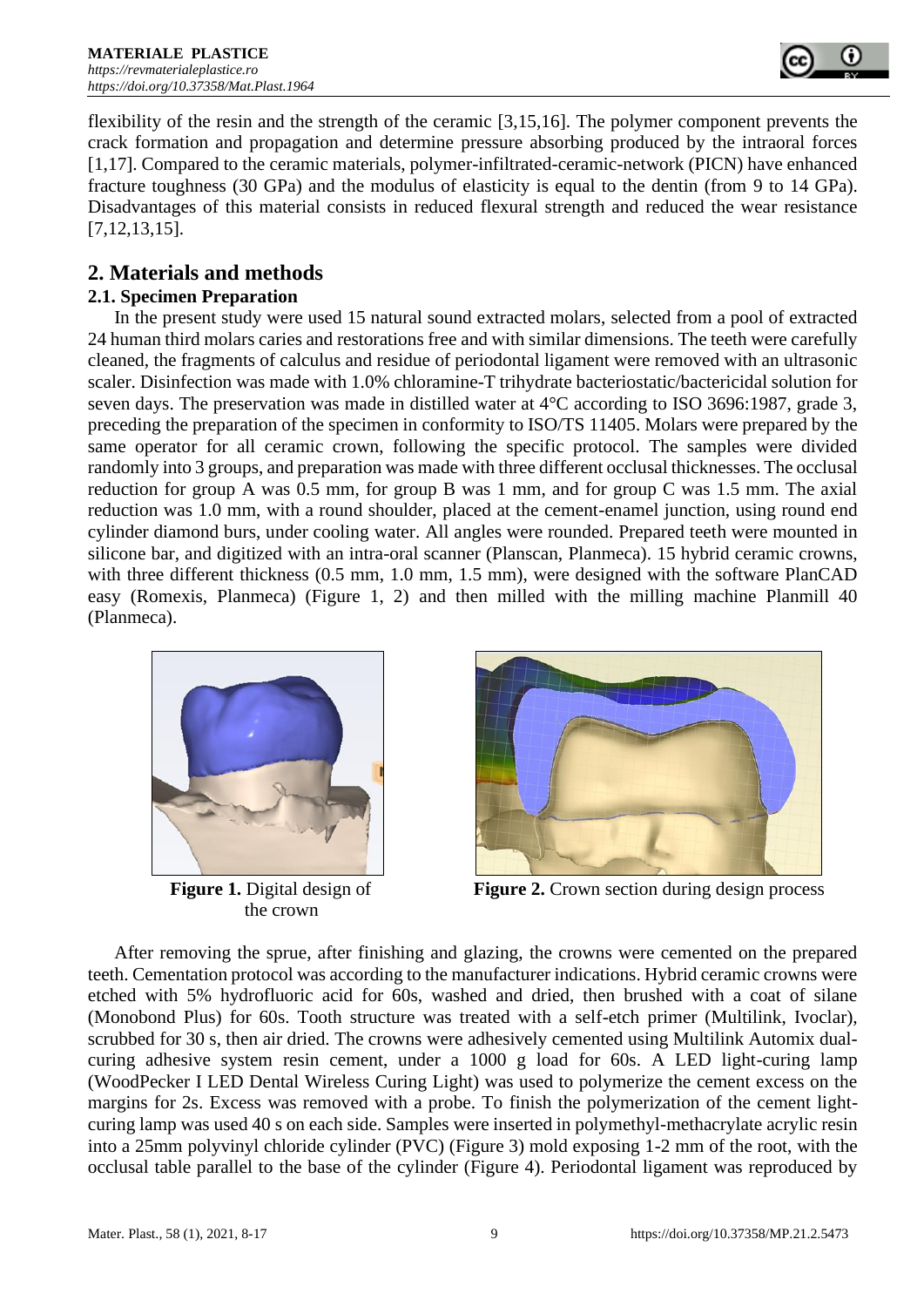

coating the roots in a 0.3 mm layer of wax, replaced after the polymerization of the acrylic resin by a polyvinylsiloxane light body impression material.



**Figure 3.** Selected tooth prepared for the **Figure 4.** Final result of embedded tooth experiment (roots were then coated with polyvinylsiloxane)



#### **2.2. Compression tests**

Specimens were loaded along the long axis until fracture with a single static compressive force on a Zwick Proline Z005 universal testing machine (Figure 5a), with a maximum force of 5 KN at 1 mm/min speed. The tests were carried out at room temperature of  $22^{\circ}$ C. A preload of 0.1 N with a speed of 1 mm/min was set. The Zwick Proline Z005 machine has high (24-bit) measured-value resolution for maximum test-result accuracy and reproducibility. This means for example that even minimal force changes on the specimen can be recorded and displayed accurately. Load to fracture was applied to specimens using a stainless-steel bar with hemispherical head, attached to the upper movable compartment (Figure 5 b, c). The tests have been completed when specimens were fractured. During the test, the force in [N] and the displacement of the crosshead in [mm] were recorded by a computer.



**Figure 5.** Zwick Proline Z005 universal testing machine (a), detail before the compression tests (b), and detail of the contact between specimen and grip before the tests (c)

## **3. Results and discussions**

**3.1.** Results of the compression tests are showed in Figures 6, 7 and 8. In these figures the force – displacement curve obtained after compression tests for specimens with different thicknesses (0.5 mm, 1.0 mm, 1.5 mm) is represented.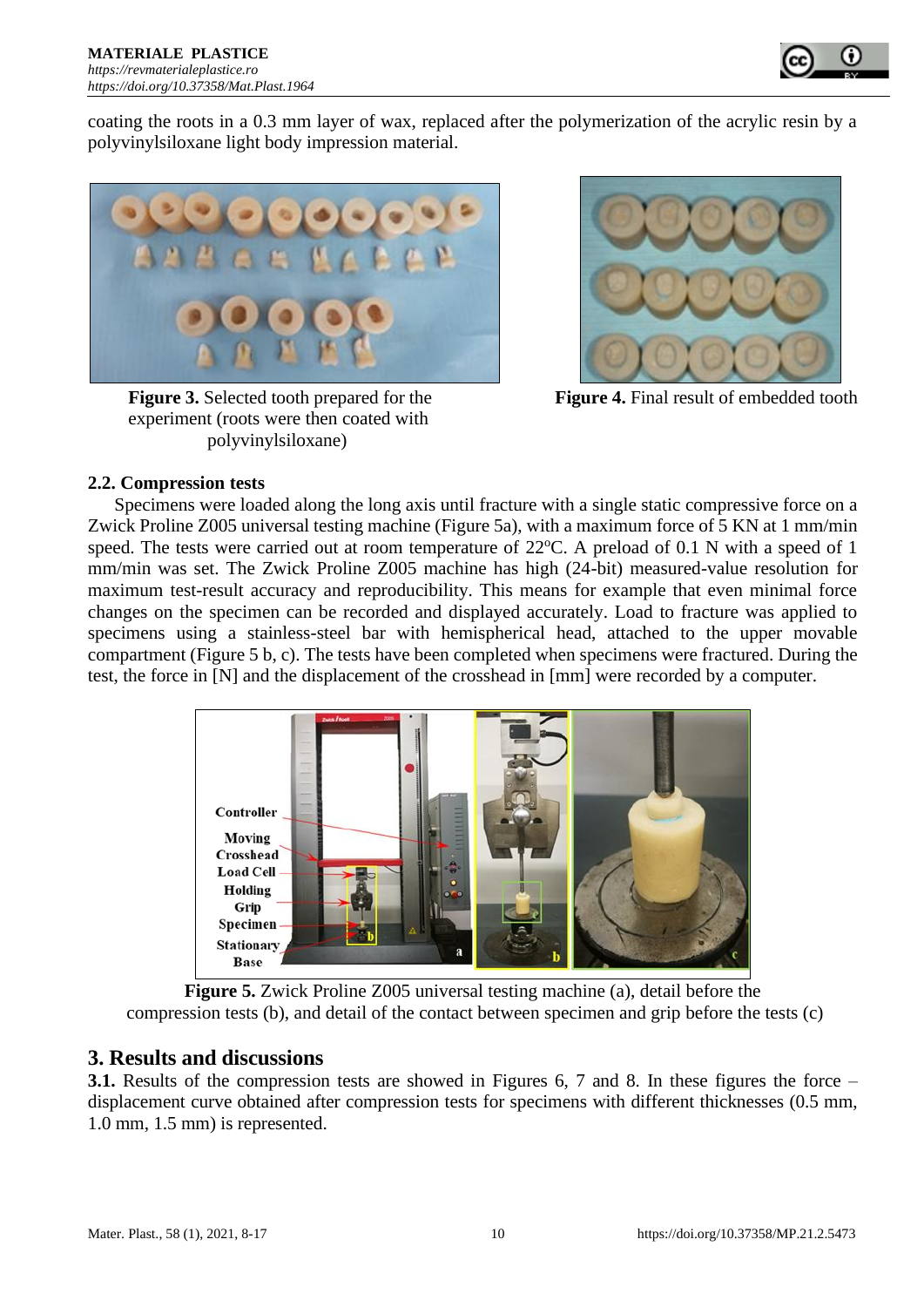

**Figure 6.** Force – displacement curve **Figure 7.** Force – displacement curve for specimens with 0.5 mm thickness for specimens with 1 mm thickness





**Figure 8.** Force – displacement curve for specimens with 1.5 mm thickness

The disjunction of the restoration occurred under static axial load as a bulk fracture. The cracks were initiated on the occlusal surface under the contact point of the intender, usually from the central fossa. In some cases, the fracture has extended to the supporting structures resulting some chipping of the cusps or axial wall of the tooth. No fracture involved pulpal tissue.

| <b>Table 1.</b> Compression tests results for specimens with 0.5 mm thickness |  |
|-------------------------------------------------------------------------------|--|
|-------------------------------------------------------------------------------|--|

|                | <b>Parameter</b>                     |                                                       |                                   |                               |
|----------------|--------------------------------------|-------------------------------------------------------|-----------------------------------|-------------------------------|
| <b>Sample</b>  | Maximum Force<br>$F_{\text{max}}(N)$ | Displacement<br>at the maximum force<br>$\delta$ (mm) | Thickness<br>of the crown<br>(mm) | <b>Test Speed</b><br>(mm/min) |
| P <sub>1</sub> | 1226.53                              | 1.043                                                 | 0.5                               |                               |
| P <sub>2</sub> | 696.49                               | 1.015                                                 |                                   |                               |
| P <sub>3</sub> | 696.49                               | 0.971                                                 |                                   |                               |
| P <sub>4</sub> | 2033.22                              | 1.394                                                 |                                   |                               |
| P <sub>5</sub> | 1233.03                              | 0.796                                                 |                                   |                               |
| Average        | 1177.15                              | 1.044                                                 |                                   |                               |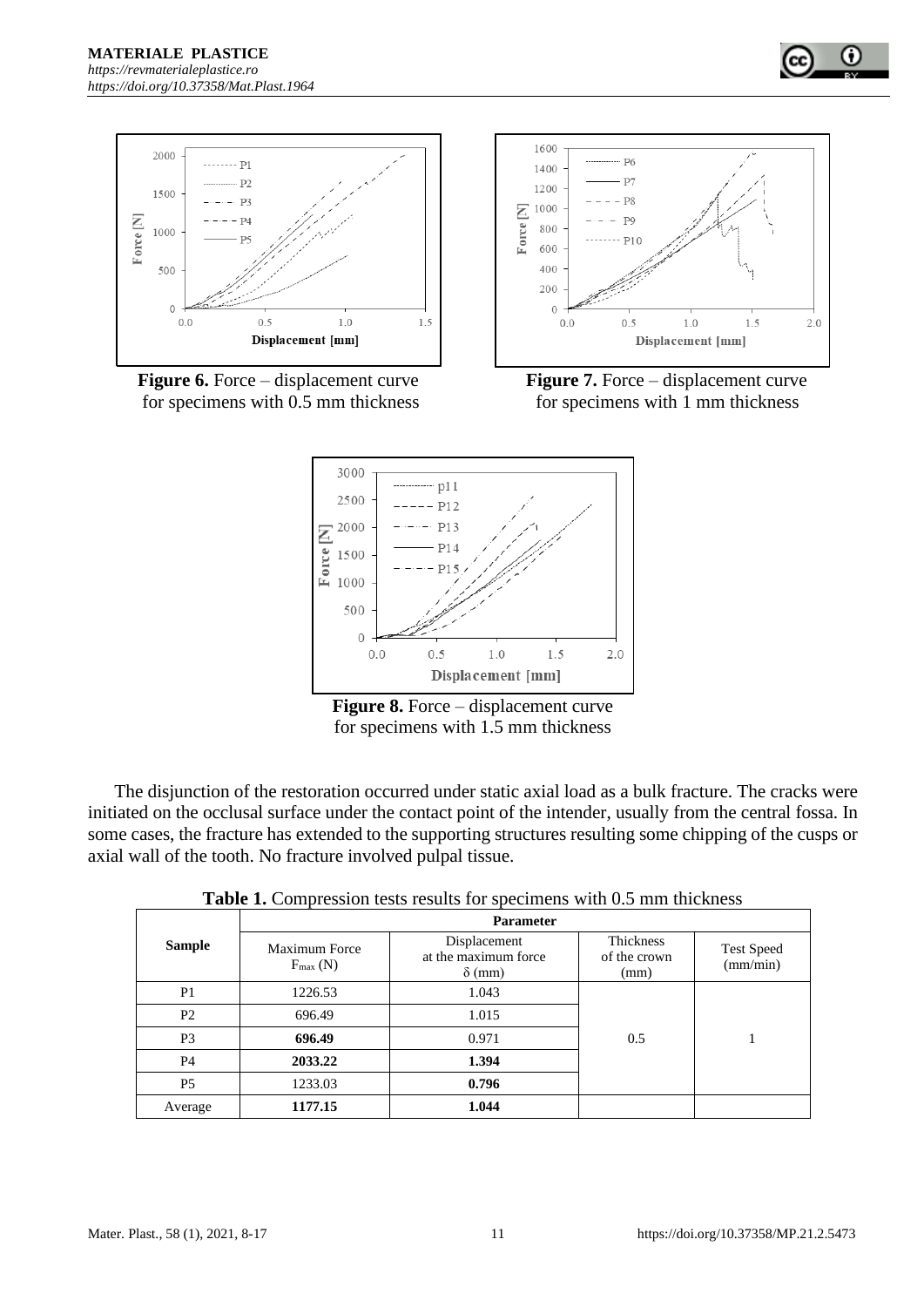| <b>Table 2.</b> Compression results for specificity with 1 mm unckness |                                      |                                                       |                                   |                               |
|------------------------------------------------------------------------|--------------------------------------|-------------------------------------------------------|-----------------------------------|-------------------------------|
|                                                                        | <b>Parameter</b>                     |                                                       |                                   |                               |
| <b>Sample</b>                                                          | Maximum Force<br>$F_{\text{max}}(N)$ | Displacement<br>at the maximum force<br>$\delta$ (mm) | Thickness<br>of the crown<br>(mm) | <b>Test Speed</b><br>(mm/min) |
| <b>P6</b>                                                              | 1124.62                              | 1.21                                                  |                                   |                               |
| P7                                                                     | 1092.76                              | 1.53                                                  |                                   |                               |
| P8                                                                     | 1337.63                              | 1.59                                                  |                                   |                               |
| P9                                                                     | 1579.67                              | 1.49                                                  |                                   |                               |
| 10                                                                     | 1282.26                              | 1.31                                                  |                                   |                               |
| Average                                                                | 1283.39                              | 1.43                                                  |                                   |                               |

**Table 2.** Compression tests results for specimens with 1 mm thickness

| <b>Table 3.</b> Compression tests results for specimens with 1.5 mm thickness |  |  |
|-------------------------------------------------------------------------------|--|--|
|-------------------------------------------------------------------------------|--|--|

|                 | <b>Parameter</b>                     |                                                       |                                   |                               |
|-----------------|--------------------------------------|-------------------------------------------------------|-----------------------------------|-------------------------------|
| <b>Sample</b>   | Maximum Force<br>$F_{\text{max}}(N)$ | Displacement<br>at the maximum force<br>$\delta$ (mm) | Thickness<br>of the crown<br>(mm) | <b>Test Speed</b><br>(mm/min) |
| <b>P11</b>      | 2417.34                              | 1.79                                                  |                                   |                               |
| P <sub>12</sub> | 2080.69                              | 1.32                                                  | 1.5                               |                               |
| P <sub>13</sub> | 2565.9                               | 1.31                                                  |                                   |                               |
| P <sub>14</sub> | 1777.37                              | 1.37                                                  |                                   |                               |
| P <sub>15</sub> | 1835.51                              | 1.54                                                  |                                   |                               |
| Average         | 2135.36                              | 1.47                                                  |                                   |                               |

All restorations exhibited fracture at average loads ranging from 1177.15 N to 2135.36 N (Table 1, 2, 3). The minimum force was 696.49 N for group A (0.5 mm) (Table 1) and maximum force was 2565.9 N for group C (1.5 mm) (Table 3). There was a fracture of the acrylic resin base of one specimen in group B (1.0 mm). The value of the load of this samples went up to 1092.763 N which was slightly lower than the average of this group 1283.39 N. The fracture load values progressively increased with occlusal thickness.

#### **3.2. Scanning electron microscopy**

A scanning electron microscope (SEM) (Inspect S, FEI, Japan) was used to examine the fracture surface of specimens after the static loading forces were applied. The observations were made under magnification ranging from 40X to 200X. Six PICN samples were chosen (two representative specimens from each group) for SEM observation. SEM images display the fracture surfaces of specimens after the compression test. Fractured surfaces revealed fine hackle lines and cracks propagation. Cracks were initiated at the contact point of the loading tip. Crack lines are sinuous, radiating in all directions and some of them are incomplete due to the polymer bridge formation across the crack. Cohesive and adhesive displacement can be observed on few specimens.

In vitro studies on dental materials have an important contribution to the clinical applications, due to the significant amount of information related to their performance and behavior [18].

Results obtained during in vitro testing improve the procedures in restorative dentistry and all gathered information can be transferred to the stomatognathic system for a better understanding of fracture resistance of the dental materials [19].

Fracture tests evaluate the resistance of dental materials to higher forces than those developed in the oral cavity during the performance of masticatory function [20].

Chewing force in the oral cavity can range between 600 and 800 N. Restorative materials should present a greater compressive strength for appropriate clinical performance [21, 22].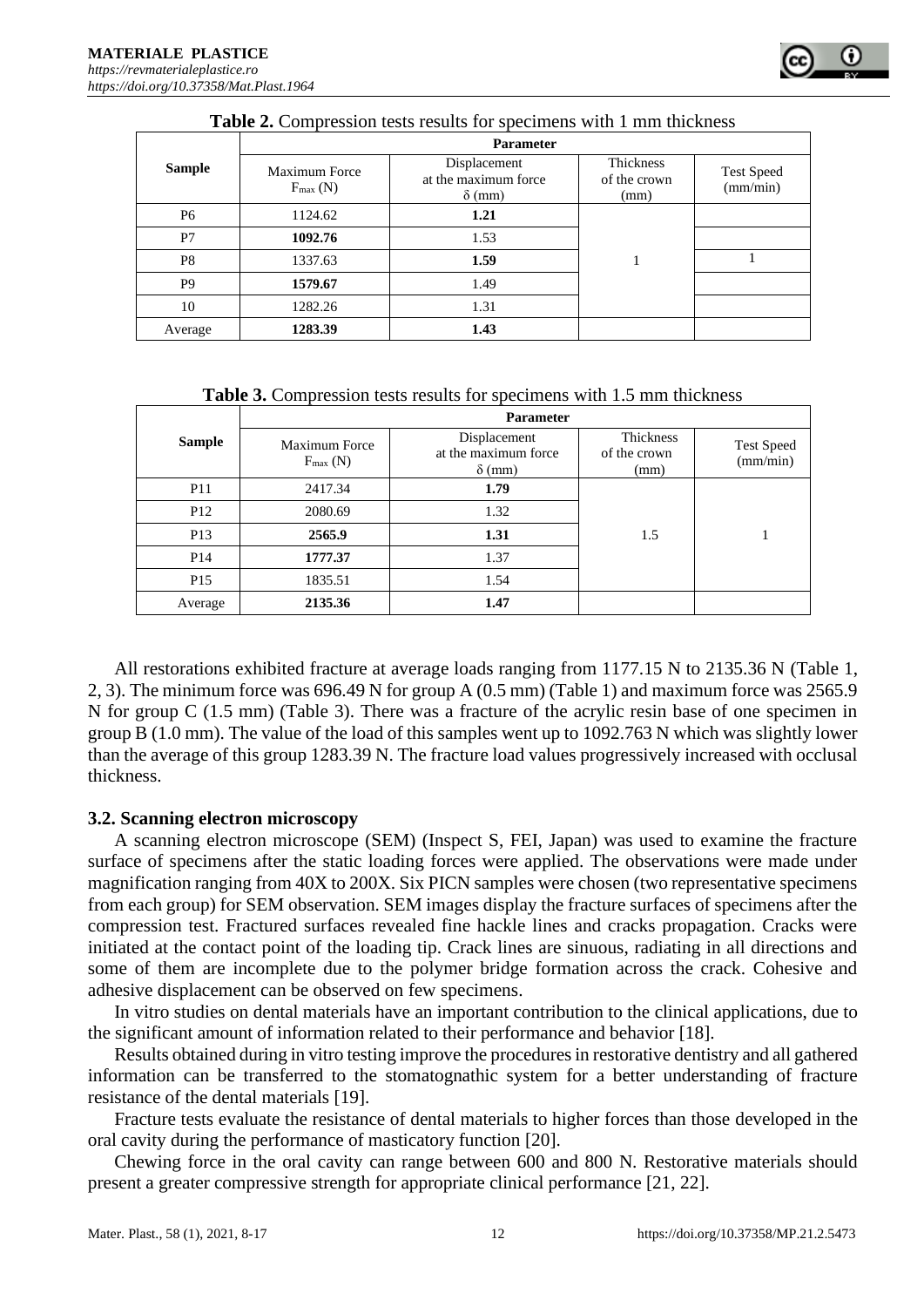



**Figure 9.** SEM image of the surface after the **Figure 10.** Analyze under SEM of the static loading forces - magnification 50X direction of the crack propagation -



**Figure 11.** SEM micrographs of arrest lines - **Figure 12.** SEM image of radiating fracture



magnification 100X



magnification 200X lines - magnification 100X

Occlusal thickness is an essential characteristic of material resistance. For some materials, reducing the thickness represents a decreased load-bearing capacity or number of test cycles [15].

On the other hand, saving tooth natural structures as much as possible is important and nowadays this feature is achievable, due to the biomechanical characteristics of dental materials [23]. This new concept of combining ceramics and polymers to enhance their biological and mechanical characteristics, assure similarities with human enamel and dentin. PICN's elastic modulus and the hardness resemble to the dental tissues, and fracture resistance is higher compare to CAD/CAM leucite and feldspar glass ceramics [5,12]. Crack propagation in this material is blocked due to low Young's modulus, and the interpenetrating components network behaves like impact-absorbing mechanism [10,20,24].

PICN has a dominant ceramic structure of porous sintered feldspar ceramic enriched with aluminum oxide and zirconia infiltrated with a monomer mixture of UDMA and TEGDMA followed by polymerization. The ceramic phase gives resilience and milling ease [25,26]. Adding UDMA (high molecular weight) and TEGDMA (low molecular weight) monomers into the material composition increase the elasticity values. However, addition of TEGDMA affects in general mechanical properties, raised water absorption and determine color instability. UDMA reduces the polymerization shrinkage and ensures flexural strength, elastic modulus and hardness of the material [27,28]. UDMA and TEGDMA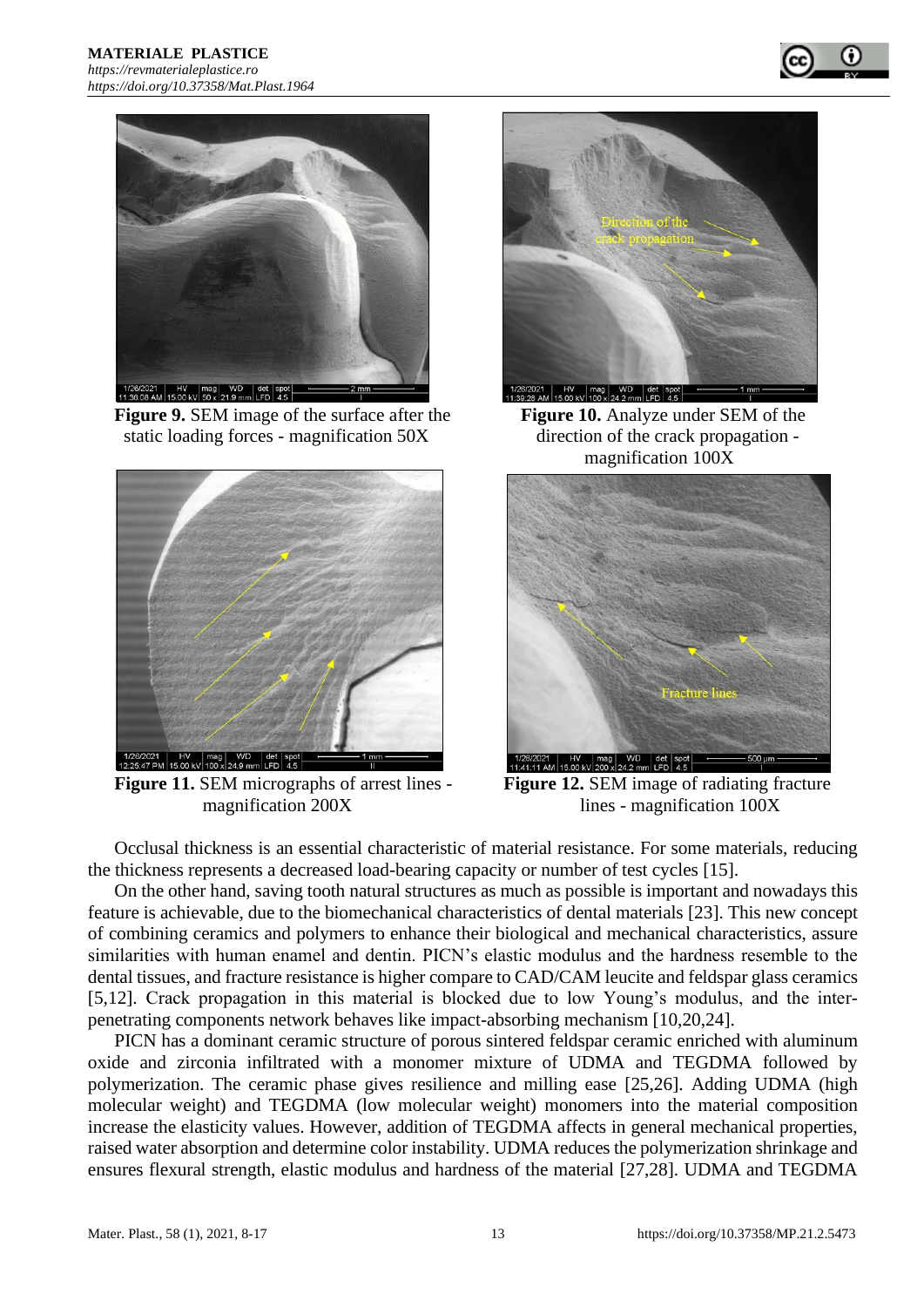have resembling modulus of elasticity, significantly higher than other monomers [25,29]. Methacrylate monomers produce extensive cross-link network resulting a resin matrix highly resisting to wearing and degradation [26].

This study aimed to evaluate fracture load of thin occlusal crowns fabricated of CAD/CAM PICN material under a static compressive load [27]. To evaluate the fracture resistance Engra & all recommends static load tests or flexural tests as best choice [20]. The maximum principal stress (MPS) principle shows that crack initiations occurs when occlusal loading exceeds the yield strength and the fracture line will propagate in a perpendicular direction to release the energy [30,31]. The greater the thickness of restoration the lower stress accumulation zones under a higher occlusal load. The material type and thickness can influence MPS, becoming a decisive factor of fracture resistance. A reduced thickness was demonstrated to expand cracking surface area under lower load values. The restorative material should be able to transfer the stress to the adjacent substrates [30].

Shahmoradi [30] and Ahmed [32] showed in their studies that multiple factors have to be taken into consideration to determine mechanical performance and resistance of a crown or fixed dental prostheses, such as material type and homogeneity of chairside CAD/CAM blocks, the thickness and configuration of the restoration, the characteristics of adhesive system and cement layer, the quality of supporting structure (vital or non-vital tooth), tooth elasticity, dentin and enamel quantity and preparation characteristics [30,32].

To increase the tooth endurance and fracture resistance of dental material especially for very thin restorations it is important to use an adequate resin cement so, the applied forces can be transmitted through the hybrid crown and dissipate in the abutment structures [14,19]. It was observed that the most vulnerable regions of the restoration are those that are allowing a greater stress concentration such as fissures and grooves [33].

The results of the present study exhibited a higher compression load for 1.5 mm-thick crowns compared to thicknesses of 0.5 mm or 1.0 mm. There were no significant differences of fracture load between groups with 0.5 mm and 1.0 mm occlusal thicknesses. Lowering material volume will determine a greater stress concentration. The 0.5 mm thickness crowns will be subject to accumulate more stress than thicker restorations [33,34]. Restorative materials that do not have the ability to transfer the accumulated forces to the supporting structures are more susceptible to fracture. PINC transmits more stress to the abutment compared to stiffer materials such as high translucency zirconia and zirconiareinforced glass ceramic [17,33].

Sulki  $\&$  all showed that PICN, due to crack stop mechanism and stress absorbing capacities, it can reproduce natural dentition biomimetics and deformation so the energy is dissipated from the crack and the catastrophic failure can be avoided [35]. Another study revealed that fracture load and tensile stress presented higher values when increasing the thickness due to a greater capacity of absorbing energy, and better performance can be achieved with restorations above 0.5 mm [36].

Clinical assessment of PICN indirect restorations has been reported as successful for minimally invasive restorations for anterior and posterior crowns (veneers, inlays, onlays) and for implant supported crowns [10].

Some authors found that an extensive tooth preparation will lead to weakened remaining tooth structure causing irreversible failure and other conclude that a thicker restorative material will enhance the fracture resistance of the restoration [37,38].

In the present study it was observed that the fracture line was initiated faster in those regions where the supporting structures were lacking even when the restauration material was thicker.

Vita Enamic was compared with many CAD/CAM aesthetic materials. It was demonstrated that lithium disilicate (e.max CAD) has superior mechanical properties [32] while other studies showed that between the lithium disiclicate and PICN there are no differences of load bearing [22]. Fracture properties are similar for Vita Enamic and IPS e.max CAD [37] and Vita Enamic and Lava Ultimate [32, 39], when these materials are used for occlusal onlays respective occlusal veneers 0.6-mm and 1.5 mm thick. Songa [10] reported that fracture toughness and damage resistance of PICN are higher than CAD/CAM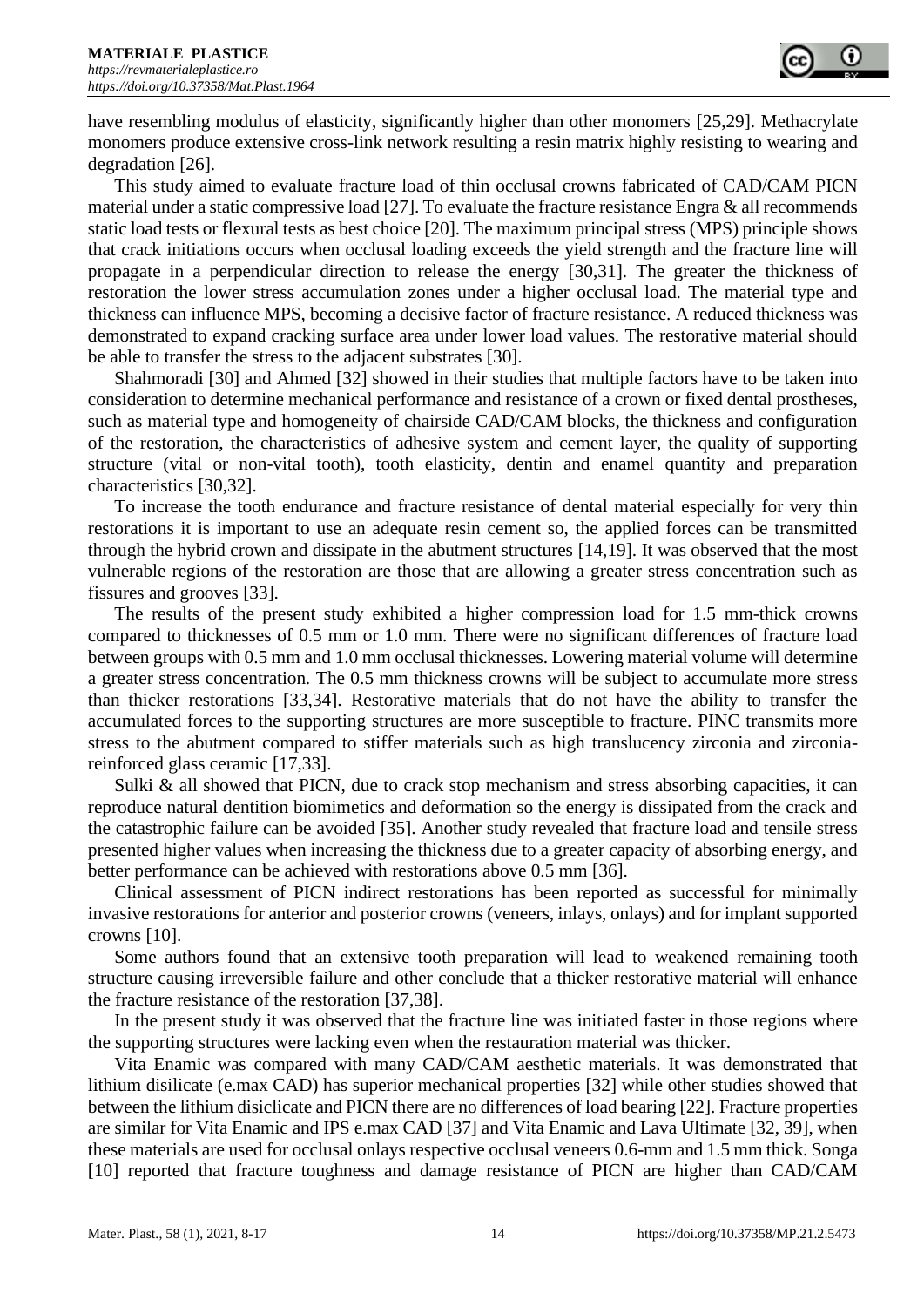

machinable leucite and feldspar glass ceramics.

Ioannidis & all evaluated the fracture resistance of occlusal veneers fabricated of PICN, with 0.5-1.0 mm thicknesses, obtaining values of 2128 N for this material [22]. These results are similar with the results obtained in the present study.

In accordance with a recent study [40], the present research reported that displacement occurred under static axial load as a bulk fracture from the central notch or central fossa and in some cases the fracture has been extended to the supporting structures.

The results of this study demonstrate that restored teeth with PICN CAD/CAM crowns, regardless of the crowns thickness, can achieve values of compression load between 700 N and 2500 N. These values are above the human masticatory forces (600-800 N) even in patients with bruxism who are developing 780 N -1120 N during mastication. For conservative preparations, CAD/CAM single PICN restoration represents an excellent option to treat dental lesions on posterior teeth.

## **4. Conclusions**

Within the limitations of this in vitro study, the load developed on polymer-infiltrated ceramic network restorations was higher than the force developed by the physiologic masticatory process. CAD/CAM hybrid ceramic materials can provide satisfactory fracture strength and load capacity for the posterior area restorations.

## **References**

1.SCHÜRMANN, M.G, OLMS, C., Shade Stability of Polymer-Infiltrated and Resin Nano Ceramics. The Open Dentistry Journal. 19, 2018, p. 791-800. doi: [10.2174/1745017901814010791](https://dx.doi.org/10.2174%2F1745017901814010791)

2.ANDREESCU, C.F., GHERGIC, D.L., BOTOACA, O., BARBU, H.M., CERNUSCA MITARIU, I.S., PATROI, D.N., The Advantages of High-density Polymer CAD/CAM Interim Restorations in Oral Implantology, *Mater. Plast.,* **54**(1) 2017, 32-36

3.HUANG, X., HONG, N., ZOU, L., WU, S., YAN, L., Estimation of stress distribution and risk of failure for maxillary premolar restored by occlusal veneer with different CAD/CAM materials and preparation designs Clinical Oral Investigations. 26, 2020, p 3157-3167 <https://doi.org/10.1007/s00784-019-03190-7>

4.GOLBAN, D.M., NEGRU, R., SZUHANEK, C., NEGRUTIU, M.L., MARSAVINA, L., DUMA, V.F., SINESCU, C., POROJAN, L., Flash-Free Orthodontic Adhesive System Bonded on CAD/CAM Produced Resin Restorations, *Mater. Plast.,* **55**(4) 2018, 606-608

5.STEINBRENNER, H., Multichromatic and highly translucent hybrid ceramic Vita Enamic. Int J Comput Dent. 21(3), 2018, p. 239-250.

6.SULAIMAN, TA., Materials in digital dentistry - A review. J Esthet Restor Dent. 32, 2020, p. 171- 181. doi: 10.1111/jerd.12566

7.CINAR, S., ALTAN, B., AKGUNGOR, G., Comparison of Bond Strength of Monolithic CAD-CAM Materials to Resin Cement Using Different Surface Treatment Methods. Journal of Advanced Oral Research, 10, 2019, p. 120-127. doi:10.1177/2320206819862062

8.SPITZNAGEL, F.A., BOLDT, J., GIERTHMUEHLEN, P.C., CAD/CAM Ceramic Restorative Materials for Natural Teeth. J Dent Res. 97(10), 2018, p.1082-1091. doi: 10.1177/0022034518779759 9.FASBINDER, D.J., A Review of Chairside CAD/CAM Restorative Materials. Compend Contin Educ Dent 31(9), 2010, p. 702-4, 706, 708-9.

10.SONGA, X.F., KANG N., YIN L., Effect of bur selection on machining damage mechanisms of polymer-infiltrated ceramic network material for CAD/CAM dental restorations. Ceramics International. 46, 14, 2020, p. 23116-23126. https://doi.org/10.1016/j.ceramint.2020.06.089

11.ALAYAD, A.S., ALQHATANI, A., ALKATHEERI, M.S., ALSHEHRI, M., ALQAHTANI, M.A., OSSEIL AEB. Almusallam RA. Effects of CAD/CAM ceramics and thicknesses on translucency and color masking of substrates, The Saudi Dental Journal, 2020, ISSN 1013-9052, https://doi.org/10.1016/j.sdentj.2020.03.011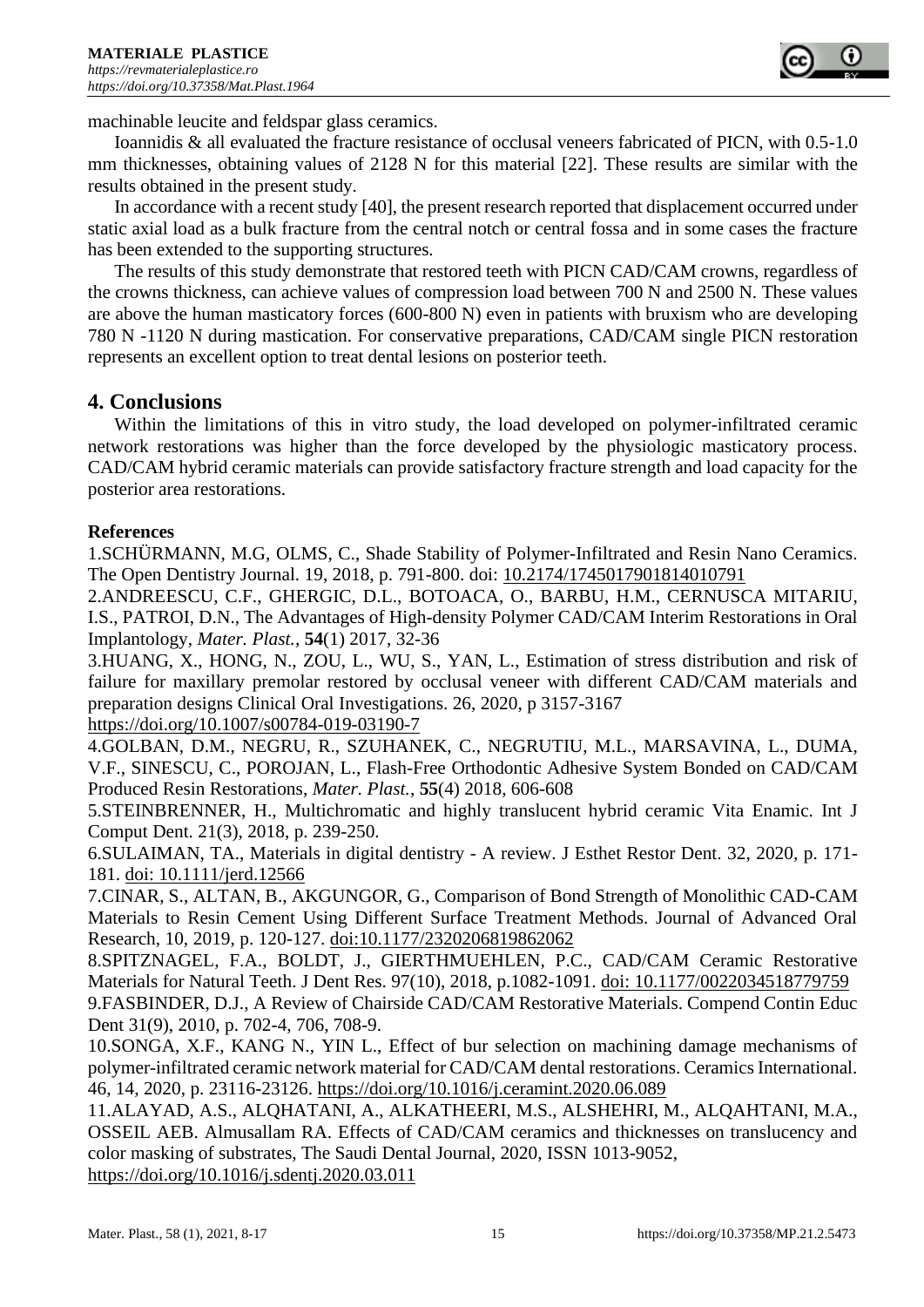12.ALBERO, A., PASCUAL, A., CAMPS, I., GRAU-BENITEZ, M., Comparative characterization of a novel cad-cam polymer-infiltrated-ceramic-network. J Clin Exp Dent. 7(4), 2015, p.495-500. doi: 10.4317/jced.52521

13.SANTOS, A.F., POLIDO, M., SERRO, A.P., FIGUEIREDO-PINA, C.G., Comparative tribological study of two prosthetic dental materials: Zirconia and Vita Enamic. 12/23, 2017; doi.org/10.15544/balttrib.2017.29

14.PAPADOPOULOS, K., PAHINIS, K., SALTIDOU, K., DIONYSOPOULOS, D., TSITROU, E., Evaluation of the Surface Characteristics of Dental CAD/CAM Materials after Different Surface Treatments. Materials (Basel). 22, 13, 2020 p.981. doi: 10.3390/ma13040981

15.CHIRUMAMILLA, G., GOLDSTEIN, C.E., LAWSON, N.C., A 2-year Retrospective Clinical study of Enamic Crowns Performed in a Private Practice Setting. J Esthet Restor Dent. 28(4), 2016, p.231-7. doi: 10.1111/jerd.12206

16.BARUTCIGIL, K., BÜYÜKKAPLAN, U.Ş., The effect of thickness and translucency of polymerinfiltrated ceramic-network material on degree of conversion of resin cements. J Adv Prosthodont. 12(2), 2020; p.61-66. doi: 10.4047/jap.2020.12.2.61

17.SONMEZ, N., GULTEKIN P., TURP V., AKGUNGOR G., SEN D., MIJIRITSKY E., Evaluation of five CAD/CAM materials by microstructural characterization and mechanical tests: a comparative in vitro study. BMC Oral Health. 8, 18, 2018 p. 5. doi.org/10.1186/s12903-017-0458-2

18.BRANDEBURSKI, S.B.N., VIDAL, M.L, COLLARES, K., ZHANG, Y., DELLA BONA, A., Edge chipping test in dentistry: A comprehensive review. Dental Materials, 36(3), 2020, p. 74-84. https://doi.org/10.1016/j.dental.2020.01.019

19.SAGSOZ, O., YILDIZ, M., HOJJAT GHAHRAMANZADEH, A.S.L., ALSARAN, A., In vitro Fracture strength and hardness of different computer-aided design/computer-aided manufacturing inlays. Niger J Clin Pract. 21(3), 2018, p. 380-387. doi: 10.4103/njcp.njcp\_58\_17. PMID: 29519990

20.GARCÍA-ENGRA, G., FERNANDEZ-ESTEVAN, L., CASAS-TERRÓN, J., FONS-FONT, A., CASTELO-BAZ, P., AGUSTÍN-PANADERO, R., ROMÁN-RODRIGUEZ, J.L., Fracture Resistance of New Metal-Free Materials Used for CAD-CAM Fabrication of Partial Posterior Restorations. Medicina (Kaunas). 18, 56(3), 2020 p. 32. DOI: 10.3390/medicina56030132

21.ZIMMERMANN, M., EGLI, G., ZARUBA, M., MEHL, A., Influence of material thickness on fractural strength of CAD/CAM fabricated ceramic crowns. Dent Mater J. 29, 36(6), 2017, p.778-783. doi: 10.4012/dmj.2016-296

22.IOANNIDIS, A., MÜHLEMANN, S., ÖZCAN, M, HÜSLER, J., HÄMMERLE, C.H.F., BENIC, G.I., Ultra-thin occlusal veneers bonded to enamel and made of ceramic or hybrid materials exhibit loadbearing capacities not different from conventional restorations. J Mech Behav Biomed Mater.90, 2019, p. 433-440. doi: 10.1016/j.jmbbm.2018.09.041

23.OUDKERK, J, ELDAFRAWY, M, BEKAERT, S, GRENADE, C, VANHEUSDEN, A, MAINJOT, A. The one-step no-prep approach for full-mouth rehabilitation of worn dentition using PICN CAD-CAM restorations: 2-yr results of a prospective clinical study. J Dent. 92, 2020, p.103245. doi: 10.1016/j.jdent.2019.103245

24.SELZ, C.F., VUCK, A., GUESS, P.C., Full-mouth rehabilitation with monolithic CAD/CAMfabricated hybrid and all-ceramic materials: A case report and 3-year follow up. Quintessence Int. 47(2), 2016, p. 115-21. doi: 10.3290/j.qi.a34808. PMID: 26417616

25.FACENDA, J.C., BORBA, M., CORAZZA, P.H., A literature review on the new polymer-infiltrated ceramic-network material (PICN). J Esthet Restor Dent. 30(4), 2018, p. 281-286. doi: 10.1111/jerd.12370

26.BARSZCZEWSKA-RYBAREK, I.M., CHRÓSZCZ, M.W., CHLADEK, G., Novel Urethane-Dimethacrylate Monomers and Compositions for Use as Matrices in Dental Restorative Materials. Int J Mol Sci. 10, 21, 2020, p. 2644. doi: 10.3390/ijms21072644. PMID: 32290163; PMCID: PMC7177826.